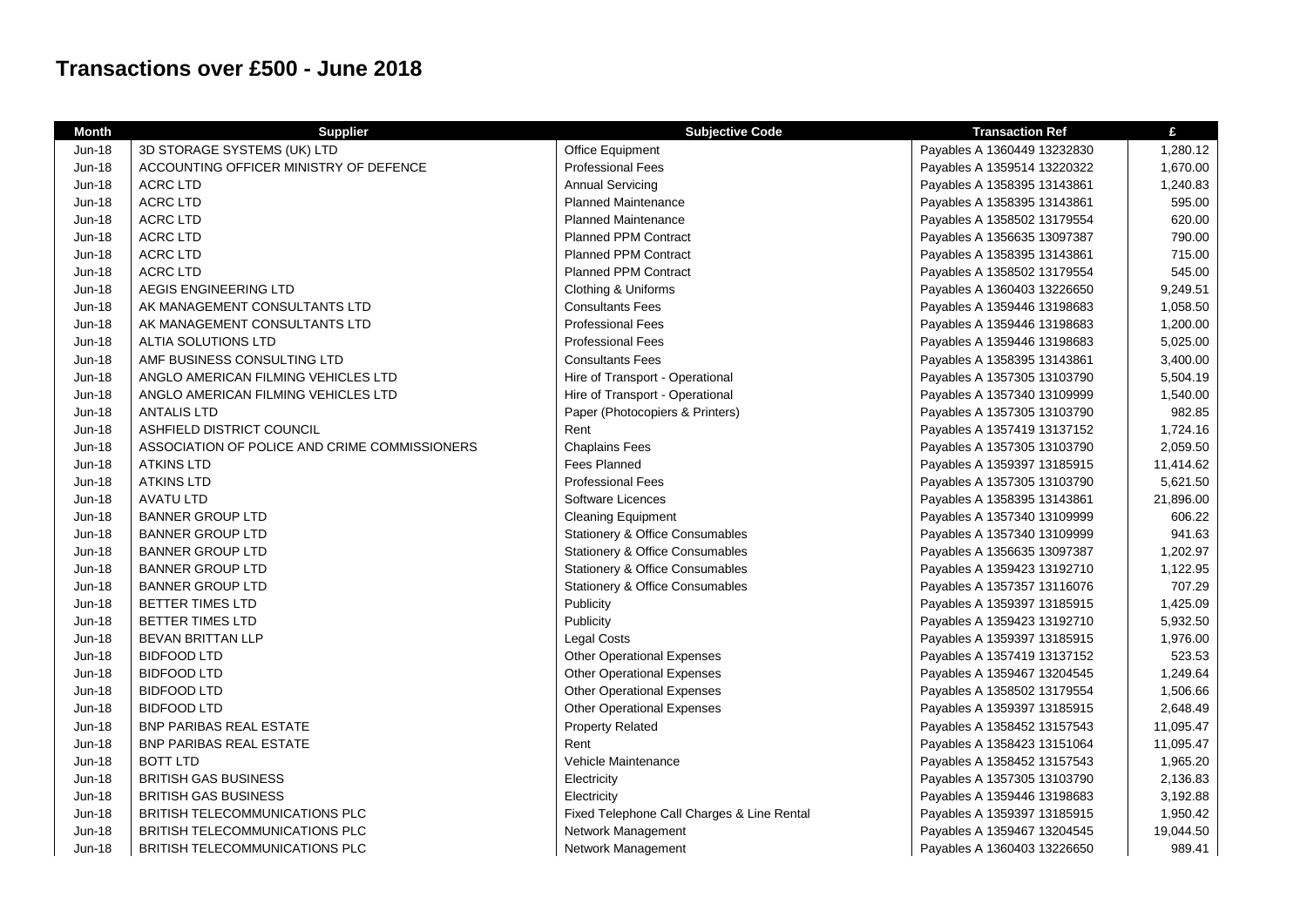| <b>Month</b>  | <b>Supplier</b>                               | <b>Subjective Code</b>                          | <b>Transaction Ref</b>      | £         |
|---------------|-----------------------------------------------|-------------------------------------------------|-----------------------------|-----------|
| <b>Jun-18</b> | <b>BRITISH TELECOMMUNICATIONS PLC</b>         | Other Voice & Data                              | Payables A 1357357 13116076 | 514.91    |
| <b>Jun-18</b> | <b>BROOK STREET (UK) LTD</b>                  | Agency / Temp Staff                             | Payables A 1359467 13204545 | 8,021.81  |
| Jun-18        | <b>BROOK STREET (UK) LTD</b>                  | Agency / Temp Staff                             | Payables A 1359397 13185915 | 5,263.77  |
| <b>Jun-18</b> | <b>BROOK STREET (UK) LTD</b>                  | Agency / Temp Staff                             | Payables A 1359514 13220322 | 6,905.34  |
| Jun-18        | <b>BROOK STREET (UK) LTD</b>                  | <b>Consultants Fees</b>                         | Payables A 1359467 13204545 | 1,203.81  |
| Jun-18        | <b>BT GLOBAL SERVICES</b>                     | Airwave Service Charges                         | Payables A 1360403 13226650 | 541.66    |
| <b>Jun-18</b> | <b>BTS HOLDINGS PLC</b>                       | Software Licences                               | Payables A 1357376 13121941 | 6,060.00  |
| <b>Jun-18</b> | <b>BUYWORKS LTD</b>                           | <b>Professional Fees</b>                        | Payables A 1359446 13198683 | 16,740.00 |
| <b>Jun-18</b> | <b>CAMERON FORECOURT LTD</b>                  | <b>Fixtures &amp; Fittings</b>                  | Payables A 1357376 13121941 | 4,916.00  |
| <b>Jun-18</b> | <b>CAPITA BUSINESS SERVICES LTD</b>           | <b>Collaboration service</b>                    | Payables A 1357357 13116076 | 777.05    |
| <b>Jun-18</b> | CAPITA BUSINESS SERVICES LTD                  | <b>Hotel Accommodation</b>                      | Payables A 1357357 13116076 | 8,778.73  |
| <b>Jun-18</b> | CAPITA BUSINESS SERVICES LTD                  | Public Transport & Parking                      | Payables A 1359467 13204545 | 10,001.15 |
| Jun-18        | <b>CDW LTD</b>                                | Other IT Costs                                  | Payables A 1360449 13232830 | 3,672.05  |
| Jun-18        | <b>CERTAS ENERGY UK LTD</b>                   | Diesel                                          | Payables A 1357419 13137152 | 12,963.17 |
| <b>Jun-18</b> | <b>CERTAS ENERGY UK LTD</b>                   | Diesel                                          | Payables A 1360403 13226650 | 10,358.00 |
| Jun-18        | <b>CERTAS ENERGY UK LTD</b>                   | Diesel                                          | Payables A 1359446 13198683 | 15,865.50 |
| <b>Jun-18</b> | <b>CERTAS ENERGY UK LTD</b>                   | <b>Diesel</b>                                   | Payables A 1359423 13192710 | 17,881.12 |
| <b>Jun-18</b> | <b>CERTAS ENERGY UK LTD</b>                   | <b>Diesel</b>                                   | Payables A 1358452 13157543 | 12,069.05 |
| <b>Jun-18</b> | CHARLES FELLOWS SUPPLIES LTD                  | Clothing & Uniforms                             | Payables A 1359467 13204545 | 1,561.60  |
| Jun-18        | CHAS E PROSSER & CO LTD                       | <b>Grounds Maintenance</b>                      | Payables A 1360449 13232830 | 899.00    |
| <b>Jun-18</b> | <b>CINTRA LTD</b>                             | <b>Interpreters Fees</b>                        | Payables A 1359514 13220322 | 22,976.92 |
| <b>Jun-18</b> | <b>COLLEGE OF POLICING</b>                    | Conference & Seminar Fees                       | Payables A 1356588 13081602 | 550.00    |
| Jun-18        | <b>COLLEGE OF POLICING</b>                    | <b>External Training Courses</b>                | Payables A 1360449 13232830 | 5,372.00  |
| <b>Jun-18</b> | CONTRACT DATA RESEARCH LTD (T/A CDR GROUP LTD | Software - purchase                             | Payables A 1358395 13143861 | 894.00    |
| <b>Jun-18</b> | <b>COONEEN AT WORK LTD</b>                    | Clothing & Uniforms                             | Payables A 1358395 13143861 | 2,083.33  |
| <b>Jun-18</b> | <b>COONEEN AT WORK LTD</b>                    | Clothing & Uniforms                             | Payables A 1357376 13121941 | 600.00    |
| <b>Jun-18</b> | <b>COONEEN AT WORK LTD</b>                    | Clothing & Uniforms                             | Payables A 1357357 13116076 | 44,392.74 |
| <b>Jun-18</b> | <b>CORONA ENERGY</b>                          | Gas                                             | Payables A 1358452 13157543 | 4,756.00  |
| Jun-18        | CRAIGARD (SHERWOOD PARK) LTD                  | Rent                                            | Payables A 1358469 13163668 | 18,093.75 |
| <b>Jun-18</b> | CROWN PET FOODS LTD                           | Police Dogs - Feed/kennelling/vets              | Payables A 1358502 13179554 | 1,935.00  |
| Jun-18        | <b>CTMI LTD</b>                               | <b>Professional Fees</b>                        | Payables A 1359397 13185915 | 7,200.00  |
| Jun-18        | <b>D.TEC INTERNATIONAL LTD</b>                | Maintenance/Consumables Specialist Op Equipment | Payables A 1357305 13103790 | 1,800.00  |
| Jun-18        | DATA PRO IT LTD                               | Other IT Costs                                  | Payables A 1357305 13103790 | 3,450.00  |
| <b>Jun-18</b> | DATA PRO IT LTD                               | Other IT Costs                                  | Payables A 1356588 13081602 | 1,249.00  |
| <b>Jun-18</b> | DFP SERVICES LTD                              | <b>Planned PPM Contract</b>                     | Payables A 1360499 13238289 | 1,182.88  |
| Jun-18        | DFP SERVICES LTD                              | <b>Planned PPM Contract</b>                     | Payables A 1359467 13204545 | 1,695.00  |
| <b>Jun-18</b> | DFP SERVICES LTD                              | Reactive Maintenance                            | Payables A 1359467 13204545 | 2,096.70  |
| <b>Jun-18</b> | DFP SERVICES LTD                              | Reactive Maintenance                            | Payables A 1359423 13192710 | 559.80    |
| Jun-18        | <b>EAST MIDLANDS RFCA</b>                     | Hire of Rooms/Premises                          | Payables A 1357305 13103790 | 3,400.00  |
| Jun-18        | <b>EAST MIDLANDS RFCA</b>                     | Hire of Rooms/Premises                          | Payables A 1357376 13121941 | 1,000.00  |
| <b>Jun-18</b> | EDF ENERGY CUSTOMERS PLC                      | Electricity                                     | Payables A 1357376 13121941 | 46,516.39 |
| <b>Jun-18</b> | EDF ENERGY CUSTOMERS PLC                      | Electricity                                     | Payables A 1359514 13220322 | 7,740.08  |
| <b>Jun-18</b> | ELLIOTT GROUP LTD                             | <b>Fixtures &amp; Fittings</b>                  | Payables A 1359423 13192710 | 1,745.76  |
| Jun-18        | ELLIOTT GROUP LTD                             | Fixtures & Fittings                             | Payables A 1356588 13081602 | 1,745.76  |
| <b>Jun-18</b> | ENTERPRISE RENT-A-CAR (UK) LTD                | Hire of Transport - Operational                 | Payables A 1360449 13232830 | 1,362.48  |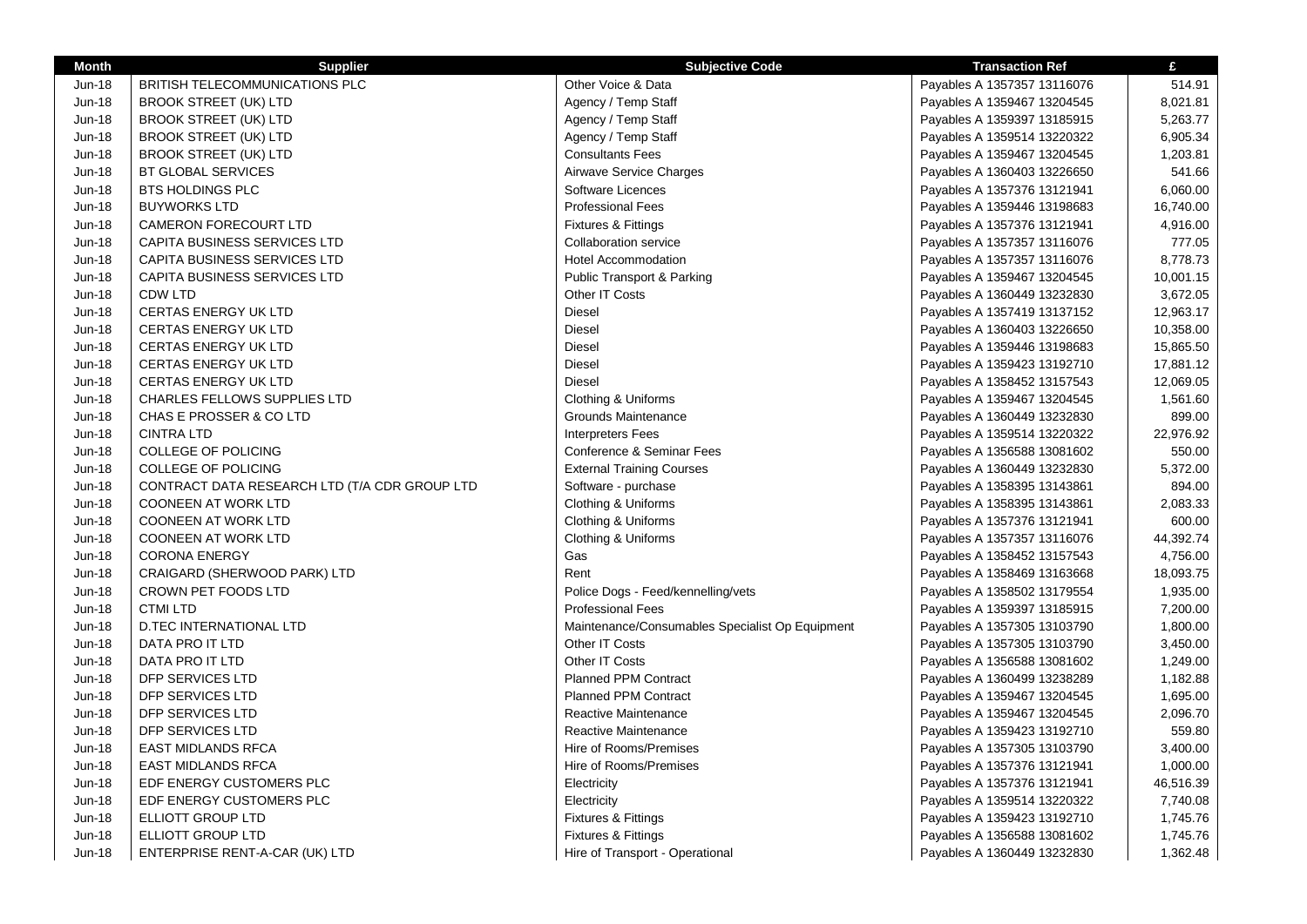| Month         | <b>Supplier</b>                           | <b>Subjective Code</b>                          | <b>Transaction Ref</b>      | £         |
|---------------|-------------------------------------------|-------------------------------------------------|-----------------------------|-----------|
| Jun-18        | ENVIROENERGY (NOTTINGHAM) LTD             | Other Energy Costs                              | Payables A 1359446 13198683 | 3,260.45  |
| Jun-18        | EPAY LTD                                  | <b>Electronic Forensics</b>                     | Payables A 1358423 13151064 | 583.10    |
| <b>Jun-18</b> | EVERYTHING EVERYWHERE LTD                 | Mobile Phone Call Charges & Contract Cost       | Payables A 1358502 13179554 | 9,229.47  |
| Jun-18        | EVERYTHING EVERYWHERE LTD                 | Mobile Phone Call Charges & Contract Cost       | Payables A 1357357 13116076 | 2,415.86  |
| Jun-18        | <b>EYELAW LTD</b>                         | <b>Doctors Statements</b>                       | Payables A 1360499 13238289 | 2,565.00  |
| Jun-18        | FIREBRAND TRAINING LTD                    | <b>External Training Courses</b>                | Payables A 1357357 13116076 | 8,785.00  |
| <b>Jun-18</b> | FISHER HARGREAVES PROCTOR LTD             | Service Charge                                  | Payables A 1359446 13198683 | 5,503.57  |
| Jun-18        | FORD MOTOR COMPANY LTD                    | Vehicles - Spares                               | Payables A 1357419 13137152 | 2,997.44  |
| <b>Jun-18</b> | FOREST FUELS LTD                          | <b>Other Operational Expenses</b>               | Payables A 1358423 13151064 | 1,942.40  |
| Jun-18        | <b>FOREST FUELS LTD</b>                   | <b>Biofuels</b>                                 | Payables A 1359397 13185915 | 1,942.40  |
| Jun-18        | <b>GARRAN LOCKERS LTD</b>                 | Fixtures & Fittings                             | Payables A 1357419 13137152 | 555.00    |
| Jun-18        | <b>GARRAN LOCKERS LTD</b>                 | Furniture                                       | Payables A 1356635 13097387 | 1,211.40  |
| Jun-18        | <b>GEO HANSON &amp; SONS HUCKNALL LTD</b> | <b>Planned Maintenance</b>                      | Payables A 1358423 13151064 | 951.13    |
| Jun-18        | <b>GEOFF TORDOFF</b>                      | Police Dogs - purchase                          | Payables A 1360449 13232830 | 3,000.00  |
| Jun-18        | GINGERS OF NOTTINGHAM LTD                 | <b>Contract Catering</b>                        | Payables A 1359423 13192710 | 600.00    |
| <b>Jun-18</b> | GOVERNMENT ACTUARYS DEPARTMENT            | <b>Professional Fees</b>                        | Payables A 1360499 13238289 | 4,600.00  |
| Jun-18        | <b>GRG PUBLIC RESOURCES LTD</b>           | Damage to Property / Boarding Up                | Payables A 1360449 13232830 | 1,430.00  |
| Jun-18        | HANSON ANIMAL DOCTOR LTD                  | Police Dogs - purchase                          | Payables A 1360449 13232830 | 687.34    |
| Jun-18        | HAYS SPECIALIST RECRUITMENT LTD           | Agency / Temp Staff                             | Payables A 1357376 13121941 | 1,131.92  |
| Jun-18        | <b>HEALTHWORK LTD</b>                     | <b>Other Medical Costs</b>                      | Payables A 1359423 13192710 | 4,500.00  |
| Jun-18        | <b>HMCTS</b>                              | <b>Other Partnerships</b>                       | Payables A 1357376 13121941 | 4,227.85  |
| <b>Jun-18</b> | <b>HMCTS</b>                              | <b>Other Partnerships</b>                       | Payables A 1358452 13157543 | 32,650.94 |
| <b>Jun-18</b> | <b>HUTCHISON 3G LTD</b>                   | Other Voice & Data                              | Payables A 1360403 13226650 | 567.83    |
| Jun-18        | <b>IAN HART</b>                           | <b>Witness Expenses</b>                         | Payables A 1357376 13121941 | 889.28    |
| Jun-18        | <b>ICCA ENTERPRISES CIC</b>               | Hire of Rooms/Premises                          | Payables A 1358423 13151064 | 4,180.00  |
| Jun-18        | INCOM TELECOMMUNICATIONS                  | Hardware - maintenance                          | Payables A 1359423 13192710 | 769.94    |
| Jun-18        | <b>IRON MOUNTAIN (UK) LTD</b>             | Storage                                         | Payables A 1359423 13192710 | 5,111.92  |
| Jun-18        | J CORNOCK T/A NEW POINT KNIVES            | Maintenance/Consumables Specialist Op Equipment | Payables A 1359397 13185915 | 906.50    |
| <b>Jun-18</b> | <b>JACKSON LIFT SERVICES LTD</b>          | Reactive Maintenance                            | Payables A 1360449 13232830 | 1,191.00  |
| Jun-18        | <b>JJ ARMSTRONG</b>                       | Agency / Temp Staff                             | Payables A 1359467 13204545 | 978.20    |
| Jun-18        | <b>KCH GARDEN SQUARE</b>                  | <b>Legal Costs</b>                              | Payables A 1358395 13143861 | 500.00    |
| Jun-18        | KIER BUSINESS SERVICES LTD                | <b>Professional Fees</b>                        | Payables A 1358502 13179554 | 8,927.00  |
| Jun-18        | KINGS SECURITY SYSTEMS LTD                | <b>Planned Maintenance</b>                      | Payables A 1359446 13198683 | 1,214.00  |
| Jun-18        | KINGS SECURITY SYSTEMS LTD                | Reactive Maintenance                            | Payables A 1357340 13109999 | 1,872.46  |
| <b>Jun-18</b> | KINGS SECURITY SYSTEMS LTD                | Reactive Maintenance                            | Payables A 1360403 13226650 | 689.24    |
| Jun-18        | <b>KMA PARTNERS LTD</b>                   | <b>Professional Fees</b>                        | Payables A 1359514 13220322 | 900.00    |
| Jun-18        | LEADERS UNLOCKED LTD                      | Specific Grants awarded                         | Payables A 1358452 13157543 | 5,000.00  |
| Jun-18        | <b>MACOI LTD</b>                          | Furniture                                       | Payables A 1360449 13232830 | 1,115.52  |
| Jun-18        | <b>MACOI LTD</b>                          | Furniture                                       | Payables A 1360403 13226650 | 676.36    |
| Jun-18        | <b>MACOI LTD</b>                          | Furniture                                       | Payables A 1358423 13151064 | 1,630.00  |
| Jun-18        | MEHLER VARIO SYSTEM GMBH                  | Clothing & Uniforms                             | Payables A 1358452 13157543 | 1,420.00  |
| <b>Jun-18</b> | MICHAEL PAGE INTERNATIONAL RECRUITMENT    | Agency / Temp Staff                             | Payables A 1359467 13204545 | 2,041.75  |
| Jun-18        | MICHAEL PAGE INTERNATIONAL RECRUITMENT    | Agency / Temp Staff                             | Payables A 1360403 13226650 | 1,633.40  |
| Jun-18        | MICHAEL PAGE INTERNATIONAL RECRUITMENT    | Agency / Temp Staff                             | Payables A 1358423 13151064 | 2,041.75  |
| <b>Jun-18</b> | MICHAEL PAGE INTERNATIONAL RECRUITMENT    | Agency / Temp Staff                             | Payables A 1357376 13121941 | 1,633.40  |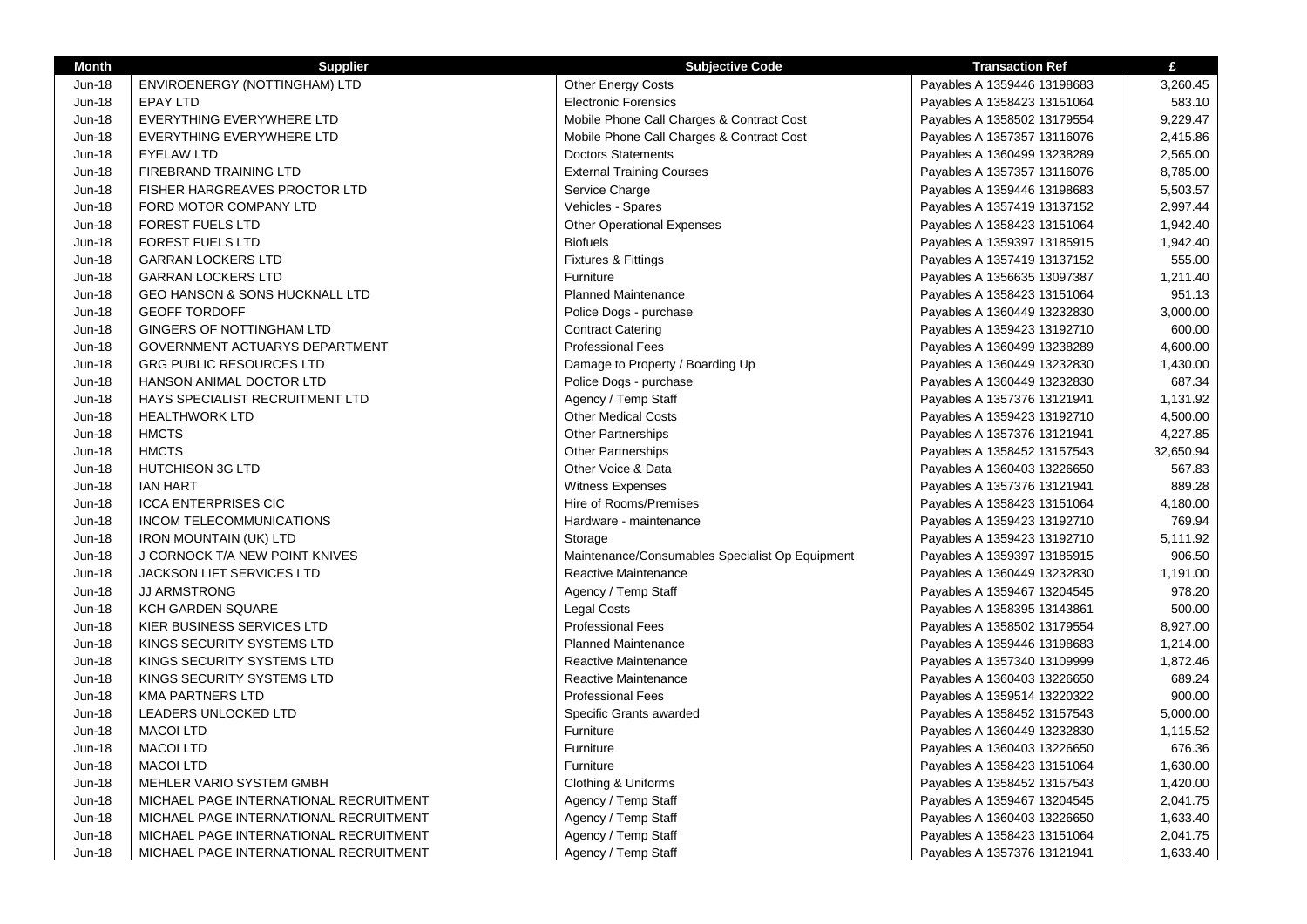| <b>Month</b>  | <b>Supplier</b>                                       | <b>Subjective Code</b>                  | <b>Transaction Ref</b>      | £            |
|---------------|-------------------------------------------------------|-----------------------------------------|-----------------------------|--------------|
| Jun-18        | MICHAEL PAGE INTERNATIONAL RECRUITMENT                | <b>Consultants Fees</b>                 | Payables A 1357357 13116076 | 11,097.52    |
| <b>Jun-18</b> | <b>MIVEN LTD</b>                                      | Service Charge                          | Payables A 1358423 13151064 | 91,318.08    |
| Jun-18        | MOTOR ACCIDENT PROTECTION SERVICES LTD                | <b>Legal Costs</b>                      | Payables A 1357357 13116076 | 633.69       |
| <b>Jun-18</b> | <b>MUSLIM HANDS</b>                                   | Specific Grants awarded                 | Payables A 1360449 13232830 | 25,000.00    |
| <b>Jun-18</b> | NATIONAL MONITORING                                   | Covert Alarms Installation & Monitoring | Payables A 1359397 13185915 | 3,725.68     |
| <b>Jun-18</b> | <b>NAV LTD</b>                                        | Other IT Costs                          | Payables A 1356588 13081602 | 620.55       |
| <b>Jun-18</b> | <b>NCC PENSION FUND</b>                               | <b>Pension Strain</b>                   | Payables A 1359423 13192710 | 49,557.20    |
| <b>Jun-18</b> | NEOPOST LTD                                           | Postage Costs                           | Payables A 1359467 13204545 | 3,475.75     |
| <b>Jun-18</b> | NEWTON NOTTINGHAM LLP                                 | Rent                                    | Payables A 1357419 13137152 | 8,550.00     |
| <b>Jun-18</b> | NICE SYSTEMS UK LTD                                   | <b>Network Services</b>                 | Payables A 1358395 13143861 | 21,512.00    |
| <b>Jun-18</b> | NMK BUSINESS SOLUTIONS LTD                            | Agency / Temp Staff                     | Payables A 1356635 13097387 | 900.00       |
| <b>Jun-18</b> | NORTHERN LIGHTS LEARNING AND SOLUTIONS LTD            | <b>Professional Fees</b>                | Payables A 1359467 13204545 | 2,000.00     |
| Jun-18        | NOTTINGHAM CITY COUNCIL                               | <b>External Training Courses</b>        | Payables A 1357419 13137152 | 770.00       |
| <b>Jun-18</b> | NOTTINGHAM CITY COUNCIL                               | <b>Other Partnerships</b>               | Payables A 1357419 13137152 | 29,550.00    |
| <b>Jun-18</b> | NOTTINGHAM CITY COUNCIL                               | Service Charge                          | Payables A 1360536 13241939 | 32,550.00    |
| <b>Jun-18</b> | NOTTINGHAMSHIRE AND CITY OF NOTTINGHAM FIRE AUTHORITY | Fees Planned                            | Payables A 1360449 13232830 | 6,000.00     |
| <b>Jun-18</b> | NRA ROOFING & FLOORING SERVICES LTD                   | <b>Planned Maintenance</b>              | Payables A 1356635 13097387 | 1,944.00     |
| <b>Jun-18</b> | NUTWELL LOGISTICS LTD                                 | <b>Annual Servicing</b>                 | Payables A 1357376 13121941 | 500.00       |
| <b>Jun-18</b> | <b>ONLINE ERGONOMICS LTD</b>                          | Furniture                               | Payables A 1360449 13232830 | 925.17       |
| <b>Jun-18</b> | <b>OPTIONS</b>                                        | <b>Professional Fees</b>                | Payables A 1359397 13185915 | 997.60       |
| <b>Jun-18</b> | PANGBOURNE MUSICAL DISTRIBUTORS LTD                   | Mobile Information System               | Payables A 1358423 13151064 | 858.00       |
| $Jun-18$      | <b>PAYPOINT PLC</b>                                   | <b>Electronic Forensics</b>             | Payables A 1358423 13151064 | 500.00       |
| <b>Jun-18</b> | PITNEY BOWES                                          | Postage Costs                           | Payables A 1360403 13226650 | 2,011.00     |
| <b>Jun-18</b> | POLICE AND CRIME COMMISSIONER FOR DEVON AND CORNWALL  | <b>Professional Fees</b>                | Payables A 1360449 13232830 | 900.00       |
| <b>Jun-18</b> | POLICE AND CRIME COMMISSIONER FOR KENT                | <b>External Training Courses</b>        | Payables A 1360449 13232830 | 12,317.92    |
| <b>Jun-18</b> | POLICE AND CRIME COMMISSIONER FOR LEICESTERSHIRE      | <b>Collaboration service</b>            | Payables A 1356588 13081602 | 2,499,120.00 |
| <b>Jun-18</b> | POLICE AND CRIME COMMISSIONER FOR LEICESTERSHIRE      | <b>Electronic Forensics</b>             | Payables A 1358452 13157543 | 1,700.00     |
| Jun-18        | POLICE AND CRIME COMMISSIONER FOR LEICESTERSHIRE      | <b>Other Partnerships</b>               | Payables A 1360403 13226650 | 38,868.51    |
| <b>Jun-18</b> | POLICE AND CRIME COMMISSIONER FOR NORTHAMPTONSHIRE    | <b>Collaboration service</b>            | Payables A 1357340 13109999 | 898.72       |
| <b>Jun-18</b> | PRIMARY CARE COMMISSIONING CIC                        | <b>Hotel Accommodation</b>              | Payables A 1358423 13151064 | 664.00       |
| <b>Jun-18</b> | PROF S AL-SARRAJ                                      | <b>Doctors Statements</b>               | Payables A 1360449 13232830 | 2.700.00     |
| <b>Jun-18</b> | PROF S AL-SARRAJ                                      | <b>Doctors Statements</b>               | Payables A 1357305 13103790 | 2,200.00     |
| <b>Jun-18</b> | <b>PROF S AL-SARRAJ</b>                               | <b>Doctors Statements</b>               | Payables A 1359446 13198683 | 2,200.00     |
| <b>Jun-18</b> | RELIANCE HIGH TECH LTD                                | <b>Planned Maintenance</b>              | Payables A 1356635 13097387 | 2,071.65     |
| <b>Jun-18</b> | RELIANCE HIGH TECH LTD                                | <b>Planned PPM Contract</b>             | Payables A 1356635 13097387 | 1,471.60     |
| <b>Jun-18</b> | RELIANCE HIGH TECH LTD                                | Reactive Maintenance                    | Payables A 1356635 13097387 | 3,121.35     |
| <b>Jun-18</b> | RELIANCE HIGH TECH LTD                                | Reactive Maintenance                    | Payables A 1358452 13157543 | 576.00       |
| Jun-18        | <b>REVEAL MEDIA LTD</b>                               | Other IT Costs                          | Payables A 1357305 13103790 | 11,956.84    |
| <b>Jun-18</b> | RICHARD DONOVAN                                       | <b>Consultants Fees</b>                 | Payables A 1358423 13151064 | 2,160.00     |
| Jun-18        | <b>RICHARD DRAGE</b>                                  | <b>Other Partnerships</b>               | Payables A 1357305 13103790 | 3,000.00     |
| Jun-18        | <b>RICHARD DRAGE</b>                                  | Other Partnerships                      | Payables A 1359397 13185915 | 4,200.00     |
| <b>Jun-18</b> | ROYAL MAIL GROUP PLC                                  | Postage Costs                           | Payables A 1360449 13232830 | 3,356.54     |
| Jun-18        | ROYAL MAIL GROUP PLC                                  | Postage Costs                           | Payables A 1357305 13103790 | 580.82       |
| Jun-18        | ROYAL MAIL GROUP PLC                                  | Postage Costs                           | Payables A 1357419 13137152 | 5,688.15     |
| Jun-18        | ROYAL MAIL GROUP PLC                                  | Postage Costs                           | Payables A 1358452 13157543 | 3,065.41     |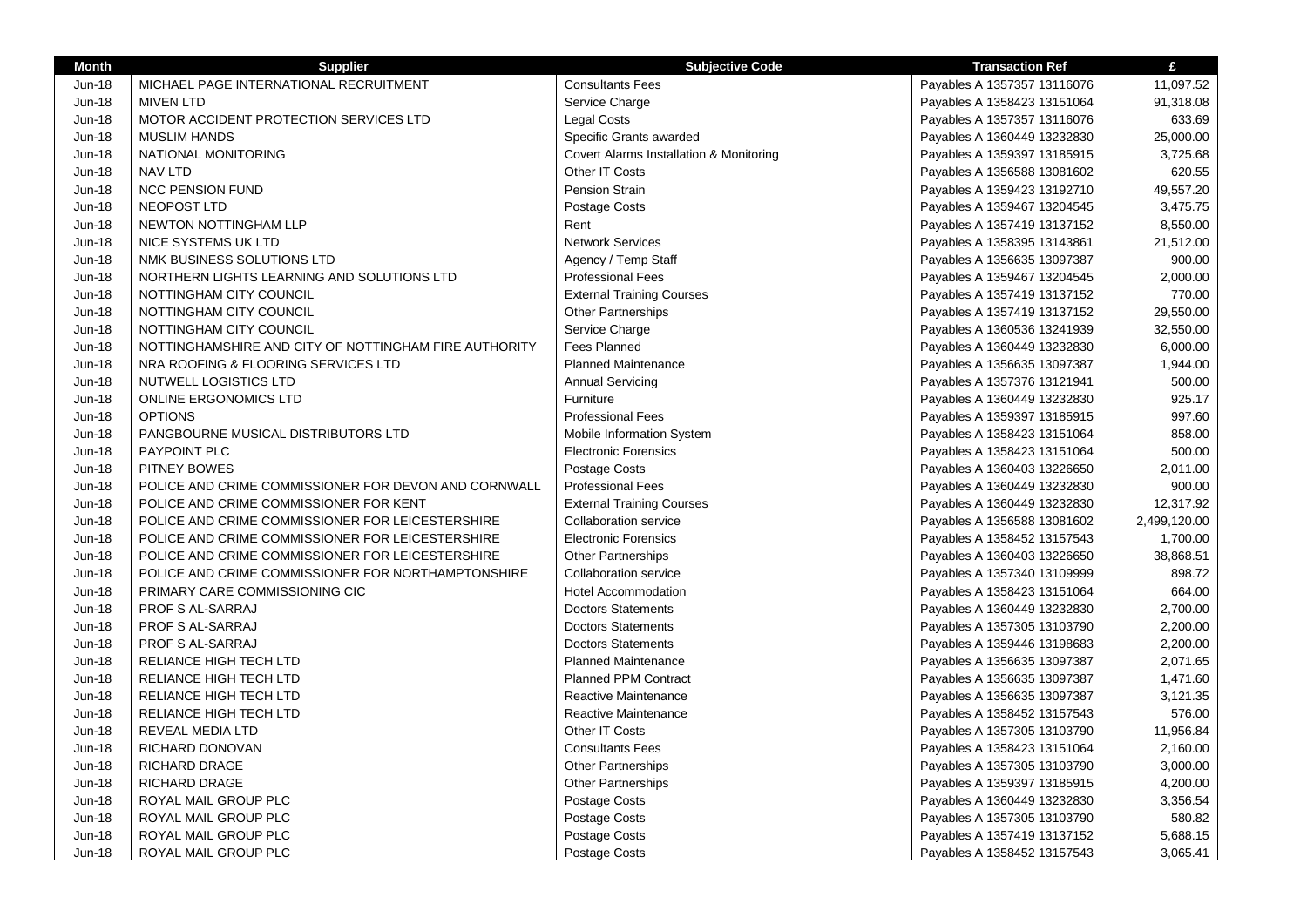| <b>Month</b>  | <b>Supplier</b>                                 | <b>Subjective Code</b>                          | <b>Transaction Ref</b>      | £         |
|---------------|-------------------------------------------------|-------------------------------------------------|-----------------------------|-----------|
| Jun-18        | <b>RUSSELL RICHARDSON &amp; SONS LTD</b>        | <b>Waste Disposal</b>                           | Payables A 1358423 13151064 | 812.80    |
| Jun-18        | <b>SEARCH FLOW LTD</b>                          | Legal Costs                                     | Payables A 1358423 13151064 | 652.30    |
| Jun-18        | SERJEANTS INN CHAMBERS                          | <b>Legal Costs</b>                              | Payables A 1358452 13157543 | 5,450.00  |
| Jun-18        | <b>SERJEANTS INN CHAMBERS</b>                   | Legal Costs                                     | Payables A 1358469 13163668 | 700.00    |
| Jun-18        | SHARPLINE DECORATORS LTD                        | <b>Planned Maintenance</b>                      | Payables A 1359467 13204545 | 972.45    |
| <b>Jun-18</b> | SHARPLINE DECORATORS LTD                        | <b>Planned Maintenance</b>                      | Payables A 1360403 13226650 | 771.00    |
| Jun-18        | SHARPLINE DECORATORS LTD                        | Reactive Maintenance                            | Payables A 1358502 13179554 | 664.90    |
| Jun-18        | SHB HIRE LTD                                    | Hire of Transport - Operational                 | Payables A 1356635 13097387 | 1,204.55  |
| Jun-18        | SHERWOOD PINES CYCLE CENTRE                     | <b>Professional Fees</b>                        | Payables A 1360449 13232830 | 4,030.02  |
| Jun-18        | <b>SHRED STATION LTD</b>                        | <b>Confidential Waste</b>                       | Payables A 1356635 13097387 | 741.00    |
| Jun-18        | <b>SHRED STATION LTD</b>                        | Waste Disposal                                  | Payables A 1360499 13238289 | 1,038.30  |
| Jun-18        | SLATER ELECTRICAL SERVICES LTD                  | <b>Catering Equipment</b>                       | Payables A 1360499 13238289 | 608.99    |
| Jun-18        | SLATER ELECTRICAL SERVICES LTD                  | <b>Other Operational Expenses</b>               | Payables A 1360499 13238289 | 605.40    |
| Jun-18        | SLATER ELECTRICAL SERVICES LTD                  | Reactive Maintenance                            | Payables A 1360499 13238289 | 1,839.47  |
| Jun-18        | SLATER ELECTRICAL SERVICES LTD                  | Reactive Maintenance                            | Payables A 1357305 13103790 | 1,286.75  |
| <b>Jun-18</b> | SLATER ELECTRICAL SERVICES LTD                  | Reactive Maintenance                            | Payables A 1358395 13143861 | 711.93    |
| Jun-18        | SLATER ELECTRICAL SERVICES LTD                  | Reactive Maintenance                            | Payables A 1358452 13157543 | 671.80    |
| Jun-18        | SMARTDESK SYSTEMS LTD T/A TGS SERVICES (UK) LTD | Network Management                              | Payables A 1357340 13109999 | 555.98    |
| Jun-18        | SOLO SERVICE GROUP LTD                          | <b>Contract Cleaning</b>                        | Payables A 1356588 13081602 | 46,916.00 |
| Jun-18        | <b>SOLOS CONSULTANTS LTD</b>                    | Agency / Temp Staff                             | Payables A 1360499 13238289 | 1,027.61  |
| Jun-18        | SOLOS CONSULTANTS LTD                           | Agency / Temp Staff                             | Payables A 1356588 13081602 | 1,494.14  |
| Jun-18        | SOLOS CONSULTANTS LTD                           | <b>Professional Fees</b>                        | Payables A 1360499 13238289 | 642.39    |
| <b>Jun-18</b> | <b>SOLOS CONSULTANTS LTD</b>                    | <b>Professional Fees</b>                        | Payables A 1360449 13232830 | 737.21    |
| Jun-18        | SOLOS CONSULTANTS LTD                           | <b>Professional Fees</b>                        | Payables A 1359467 13204545 | 2,531.95  |
| Jun-18        | SOLOS CONSULTANTS LTD                           | <b>Professional Fees</b>                        | Payables A 1360517 13240895 | 558.60    |
| Jun-18        | SP SERVICES UK LTD                              | <b>Professional Fees</b>                        | Payables A 1358395 13143861 | 1,071.30  |
| Jun-18        | <b>SPARROW RECOVERY</b>                         | Vehicle Recovery Costs                          | Payables A 1358502 13179554 | 789.60    |
| Jun-18        | SPECIALIST COMPUTER CENTRES PLC                 | Hardware - maintenance                          | Payables A 1358452 13157543 | 1,769.70  |
| <b>Jun-18</b> | SPECIALIST COMPUTER CENTRES PLC                 | Other IT Costs                                  | Payables A 1359467 13204545 | 3,760.78  |
| Jun-18        | SPECIALIST COMPUTER CENTRES PLC                 | Other IT Costs                                  | Payables A 1359514 13220322 | 4,228.06  |
| Jun-18        | STARTRAQ (UK) LTD                               | <b>Professional Fees</b>                        | Payables A 1359467 13204545 | 1,978.87  |
| Jun-18        | STARTRAQ (UK) LTD                               | <b>Professional Fees</b>                        | Payables A 1359423 13192710 | 7,261.00  |
| Jun-18        | STARTRAQ (UK) LTD                               | Software Licences                               | Payables A 1359397 13185915 | 2,962.64  |
| <b>Jun-18</b> | <b>STEPHANIE SYMONS</b>                         | <b>Witness Expenses</b>                         | Payables A 1357340 13109999 | 874.53    |
| Jun-18        | SUNTOP BOARDING KENNELS                         | Police Dogs - Feed/kennelling/vets              | Payables A 1358395 13143861 | 2,190.00  |
| Jun-18        | TELEPHONE TECHNOLOGY LTD                        | Mobile Phone Call Charges & Contract Cost       | Payables A 1359397 13185915 | 1,586.40  |
| Jun-18        | TETRA SCENE OF CRIME LTD                        | Maintenance/Consumables Specialist Op Equipment | Payables A 1359467 13204545 | 528.90    |
| <b>Jun-18</b> | THE APPROPRIATE ADULT SERVICE LTD               | <b>Professional Fees</b>                        | Payables A 1359446 13198683 | 3,746.25  |
| Jun-18        | THE RENEWAL TRUST                               | <b>Other Partnerships</b>                       | Payables A 1359397 13185915 | 15,000.00 |
| Jun-18        | THE SMASHING GLASS CO (NOTTM) LTD               | Reactive Maintenance                            | Payables A 1360403 13226650 | 1,950.00  |
| Jun-18        | THEBIGWORD INTERPRETING SERVICES LTD            | <b>Interpreters Fees</b>                        | Payables A 1357419 13137152 | 1,697.09  |
| Jun-18        | TRAFFIC MANAGEMENT SERVICES LTD                 | Police Cones & Traffic Signs                    | Payables A 1358502 13179554 | 2,415.00  |
| Jun-18        | TRAFFIC MANAGEMENT SERVICES LTD                 | Police Cones & Traffic Signs                    | Payables A 1357376 13121941 | 2,560.00  |
| <b>Jun-18</b> | TSI INSTRUMENTS LTD                             | <b>Professional Fees</b>                        | Payables A 1356635 13097387 | 610.00    |
| Jun-18        | UK TOOL HIRE LTD                                | <b>External Training Courses</b>                | Payables A 1360403 13226650 | 700.00    |